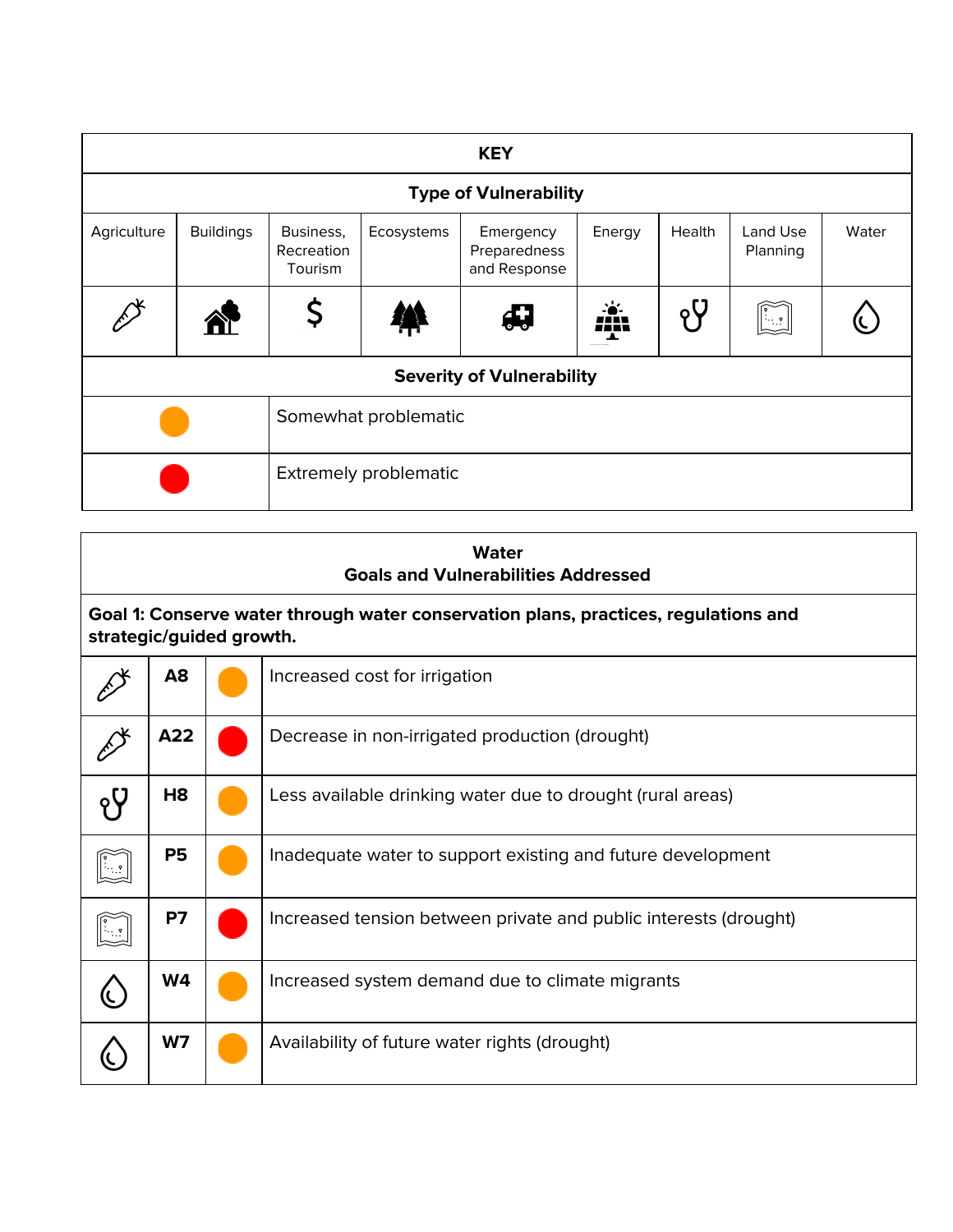| W8             | Well contamination (flooding)                                                                                                           |
|----------------|-----------------------------------------------------------------------------------------------------------------------------------------|
| W9             | Increased wastewater treatment plant flows (flooding)                                                                                   |
| <b>W11</b>     | Unreliable water supply (drought)                                                                                                       |
| <b>W12</b>     | Lack of dilution water for wastewater treatment (drought)                                                                               |
|                | Goal 2: Enhance water storage opportunities and infrastructure to reduce incidence and impact<br>of flooding and low streamflow events. |
| <b>A7</b>      | Increased soil pollutants due to flooding                                                                                               |
| A16            | Crop loss from flooding                                                                                                                 |
| A17            | Loss of topsoil due to flooding                                                                                                         |
| <b>B5</b>      | Buildings vulnerability to flooding                                                                                                     |
| \$<br>T4       | Reduced tourism/spending due to flooding                                                                                                |
| \$<br>T7       | Reduced tourism/spending due to reduced streamflow                                                                                      |
| E <sub>5</sub> | Changes and reductions to instream/habitat quality                                                                                      |
| E8             | Increased water temperature                                                                                                             |
| <b>E10</b>     | Hydrologic disconnections                                                                                                               |
| E12            | Increased stress on aquatic species                                                                                                     |
| E14            | Changes in hydrology/storage capacity                                                                                                   |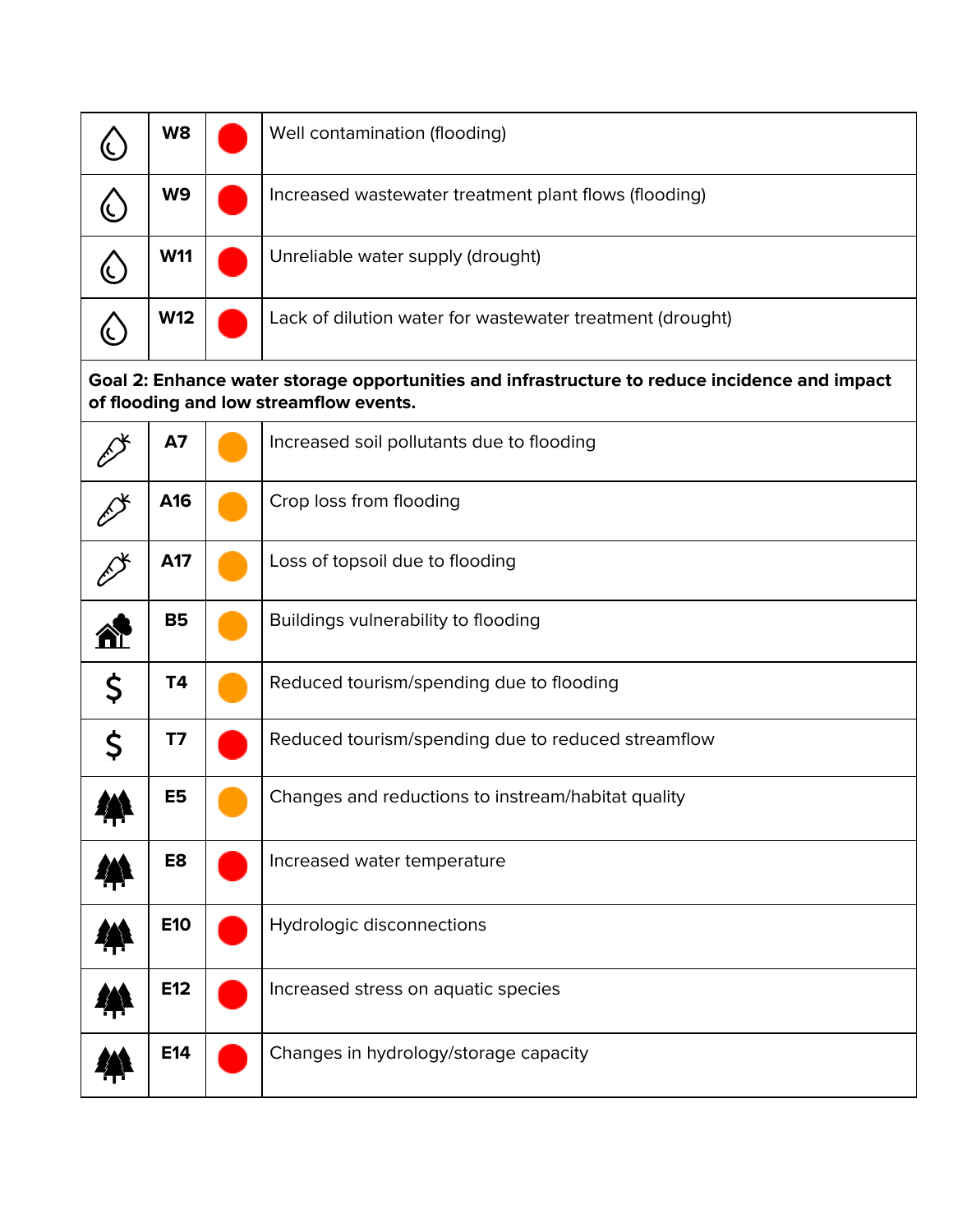|               | <b>E15</b>      | Increased evapotranspiration                                               |
|---------------|-----------------|----------------------------------------------------------------------------|
|               | E24             | Ecosystem effects of changes in amount and timing of water availability    |
| $\gamma$      | H <sub>5</sub>  | Trauma/drowning due to flooding                                            |
| ęΫ            | H7              | Wastewater treatment plant overload/septic system failures due to flooding |
| ęΫ            | H16             | Waterborne illness due to flooding                                         |
|               | H <sub>17</sub> | Vector borne illness due to flooding                                       |
|               | P <sub>1</sub>  | Impacts to roads and bridges (floods and extreme weather)                  |
|               | P <sub>2</sub>  | Impacts to homes and property (floods)                                     |
|               | P <sub>3</sub>  | Increased tension between private and public interests (wildfire, floods)  |
|               | W6              | Stormwater system inundation (flooding)                                    |
|               | W7              | Availability of future water rights (drought)                              |
|               | W8              | Well contamination (flooding)                                              |
|               | W9              | Increased wastewater treatment plant flows (flooding)                      |
|               | <b>W10</b>      | Acute and chronic physical infrastructure damage (flooding)                |
| $\mathcal{C}$ | <b>W11</b>      | Unreliable water supply (drought)                                          |
|               | <b>W12</b>      | Lack of dilution water for wastewater treatment (drought)                  |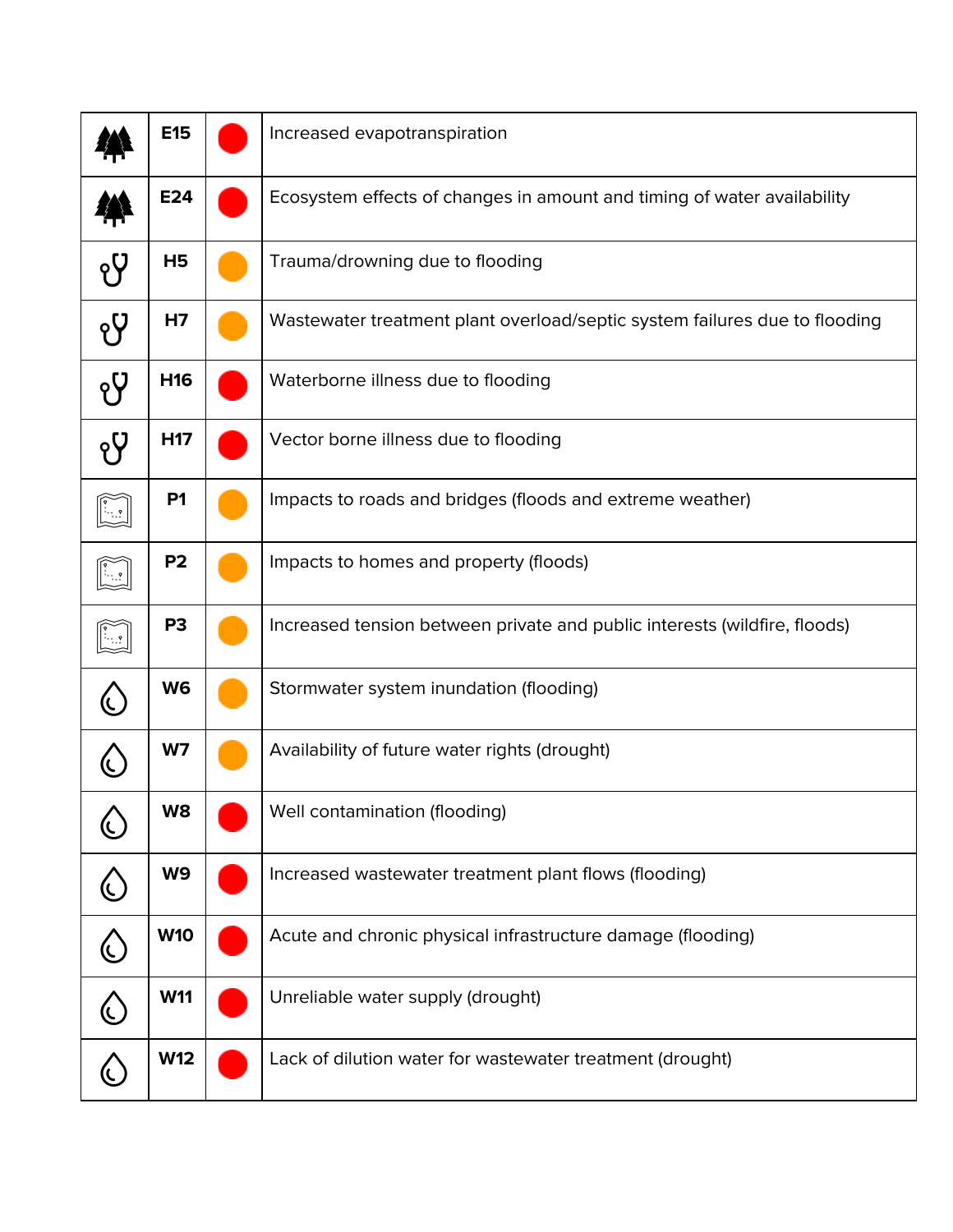**Goal 3: Preserve water quality through efficient wastewater treatment, water delivery systems, education and regulation.**

| H7              | Wastewater treatment plant overload/septic system failures due to flooding |
|-----------------|----------------------------------------------------------------------------|
| H <sub>16</sub> | Waterborne illness due to flooding                                         |
| W4              | Increased system demand due to climate migrants                            |
| W8              | Well contamination (flooding)                                              |
| W <sub>9</sub>  | Increased wastewater treatment plant flows (flooding)                      |
| <b>W12</b>      | Lack of dilution water for wastewater treatment (drought)                  |

**Goal 4: Preserve water quality through improved stormwater management, prioritizing green infrastructure over traditional methods.**

|             | <b>B5</b>       | Buildings vulnerability to flooding                       |
|-------------|-----------------|-----------------------------------------------------------|
| $\varsigma$ | T4              | Reduced tourism/spending due to flooding                  |
|             | H <sub>16</sub> | Waterborne illness due to flooding                        |
|             | H <sub>17</sub> | Vector borne illness due to flooding                      |
|             | P <sub>1</sub>  | Impacts to roads and bridges (floods and extreme weather) |
|             | P <sub>2</sub>  | Impacts to homes and property (floods)                    |
|             | W <sub>6</sub>  | Stormwater system inundation (flooding)                   |
|             | W8              | Well contamination (flooding)                             |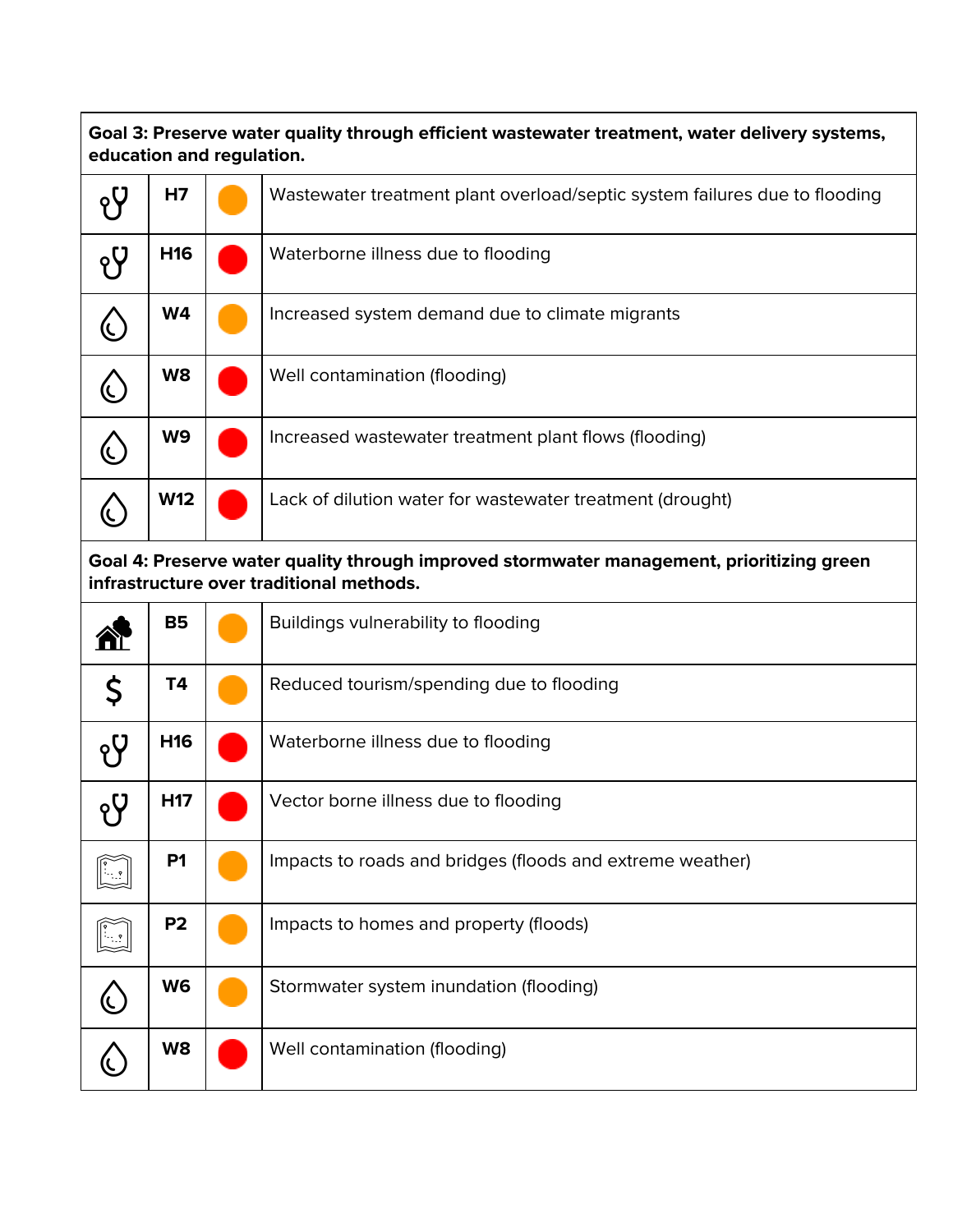|--|

Acute and chronic physical infrastructure damage (flooding)

| Goal 5: Balance competing water needs in the context of population growth. |  |                                                                  |  |  |
|----------------------------------------------------------------------------|--|------------------------------------------------------------------|--|--|
| A <sub>8</sub>                                                             |  | Increased cost for irrigation                                    |  |  |
| A22                                                                        |  | Decrease in non-irrigated production (drought)                   |  |  |
| T7                                                                         |  | Reduced tourism/spending due to reduced streamflow               |  |  |
| <b>P5</b>                                                                  |  | Inadequate water to support existing and future development      |  |  |
| P7                                                                         |  | Increased tension between private and public interests (drought) |  |  |
| W4                                                                         |  | Increased system demand due to climate migrants                  |  |  |
| W7                                                                         |  | Availability of future water rights (drought)                    |  |  |
| W11                                                                        |  | Unreliable water supply (drought)                                |  |  |
| W12                                                                        |  | Lack of dilution water for wastewater treatment (drought)        |  |  |

DRAFT Guiding Principles for Prioritizing and Implementing Climate Adaptation Actions

- **Collaborate and think holistically.** Climate change touches all aspects of our lives, requiring us to collaborate in new ways, to work across sectors and silos, and to think beyond our geographic boundaries.
- **Balance immediate and long-term needs.** When prioritizing actions, select a combination of easy, quick wins and critical but challenging longer-term initiatives.
- **Build on past work.** Recognize, value, and integrate prior and ongoing work. Don't reinvent the wheel.